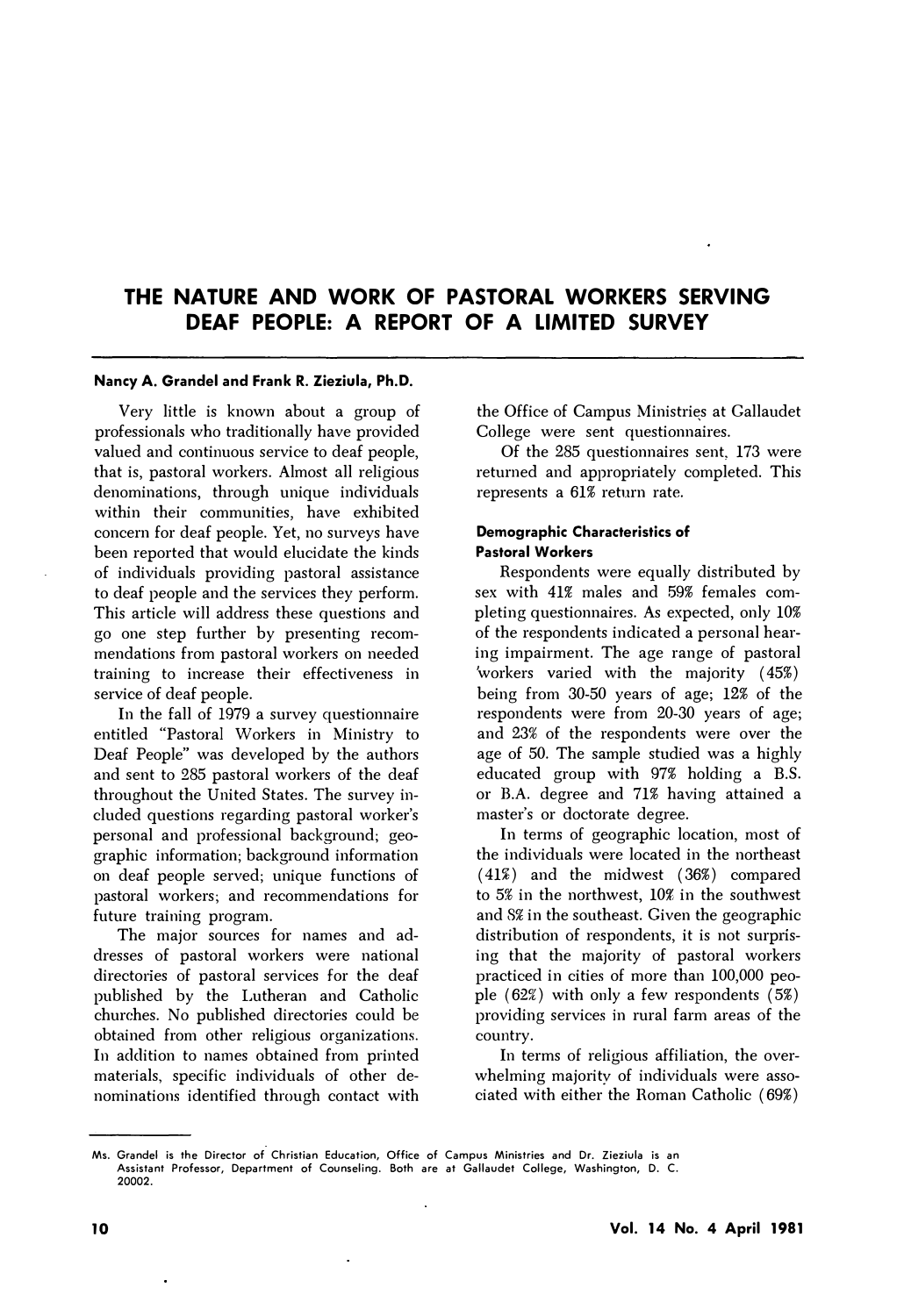or Lutheran (28%) churches with the remain ing 3% representing the Episcopalian, Metho dist, and Presbyterian churches. This dis tribution is not representative of all pastoral workers of the deaf. The percentage dis tribution is due to the unavailability of a na tional listing of Baptist, Episcopalian, Metho dist, and Jewish Churches. Given this limita tion, the information received through the questionnaire can still provide us with a partial perspective on the work of this pro fessional group. Given the large number of respondents from diverse personal back grounds, there is reason to believe that de nominations not represented in this survey are similar in personal and professional back grounds and perform similar duties with deaf people.

The breakdown of present pastoral posi tions of the respondents is presented in Table 1. Because of the skewed religious denomi nation distribution, the majority of people

#### Table 1. Breakdown of Present Positions of Pastoral Workers

| Type of Position                  |     | Number Percentage |
|-----------------------------------|-----|-------------------|
| Nun                               | 55  | 32                |
| Priest                            | 53  | 31                |
| <b>Protestant Ordained Clergy</b> | 38  | 22                |
| Lay Minister                      | R   | З                 |
| Seminarian                        | 5   | 2                 |
| Teacher                           | 4   | 2                 |
| Pastoral Worker                   | 2   | 1                 |
| Deacon                            | 1   | ı                 |
| Other                             | 9   | В                 |
|                                   |     |                   |
| Total                             | 173 | 100               |

held positions as Roman Catholic nuns (32%), priests (31%), and protestant ordained clergy (22%). The settings where respondents work ed is presented in Table 2. Many pastoral workers of the deaf provide their services in more than one setting. Most respondents provide service to deaf people within church/ parish environments and schools for deaf children. Very few of the pastoral workers responding to the questionnaire provide serv ices to deaf people in correctional facilities  $(N = 1)$  or through existing rehabilitation programs  $(N = 6)$ .

### Table 2. Settings in which Pastoral Workers Work

| Setting                     | Number Order | Rank      |
|-----------------------------|--------------|-----------|
| Church/Parish               | 117          |           |
| Public/Private School       |              |           |
| for the Deaf                | 77           | 2         |
| Public/Private Regular      |              |           |
| Education Schools           | 43           | 3         |
| College/University Programs | 23           | $\cdot$ 4 |
| <b>Community Agencies</b>   | 20           | 5         |
| Rehabilitation Programs     | 6            | 6         |
| Correctional Facilities     |              |           |

Lastly, most respondents indicated many years of experience providing pastoral serv ices to the deaf. Approximately 78% of the respondents noted that they had five or more years of experience working with deaf people and 15% of the respondents reported over 25 years of experience in this special ministry.

## Deaf People Who Are Served

As reported in the prior section, most deaf people served by this sample of pastoral workers were from the northeast and mid west areas of the country in urban cities of over 100,000 people. Yet, the breakdown of primary ethnic background of deaf people served was reported as overwhelmingly white (80%) compared to the provision of pastoral services to black (7%), Hispanic (9%) or Oriental (4%) deaf people. Most respondents are presently serving from 1-200 deaf people (61%). A fair number of respondents (18%) report serving deaf congregations of over 500 people.

The economic and educational levels of deaf people served are in line with the in formation received on ethnic backgrounds of deaf people being served and the settings where pastoral workers are employed. The majority of deaf people utilizing the services of pastoral workers were middle income wage earners (68%). Only 30% of the pastoral workers reported providing services to low income or unemployed deaf people. The ma jority of deaf people receiving services from pastoral workers are high school graduates (55%) with an additional 15% having college or graduate school backgrounds.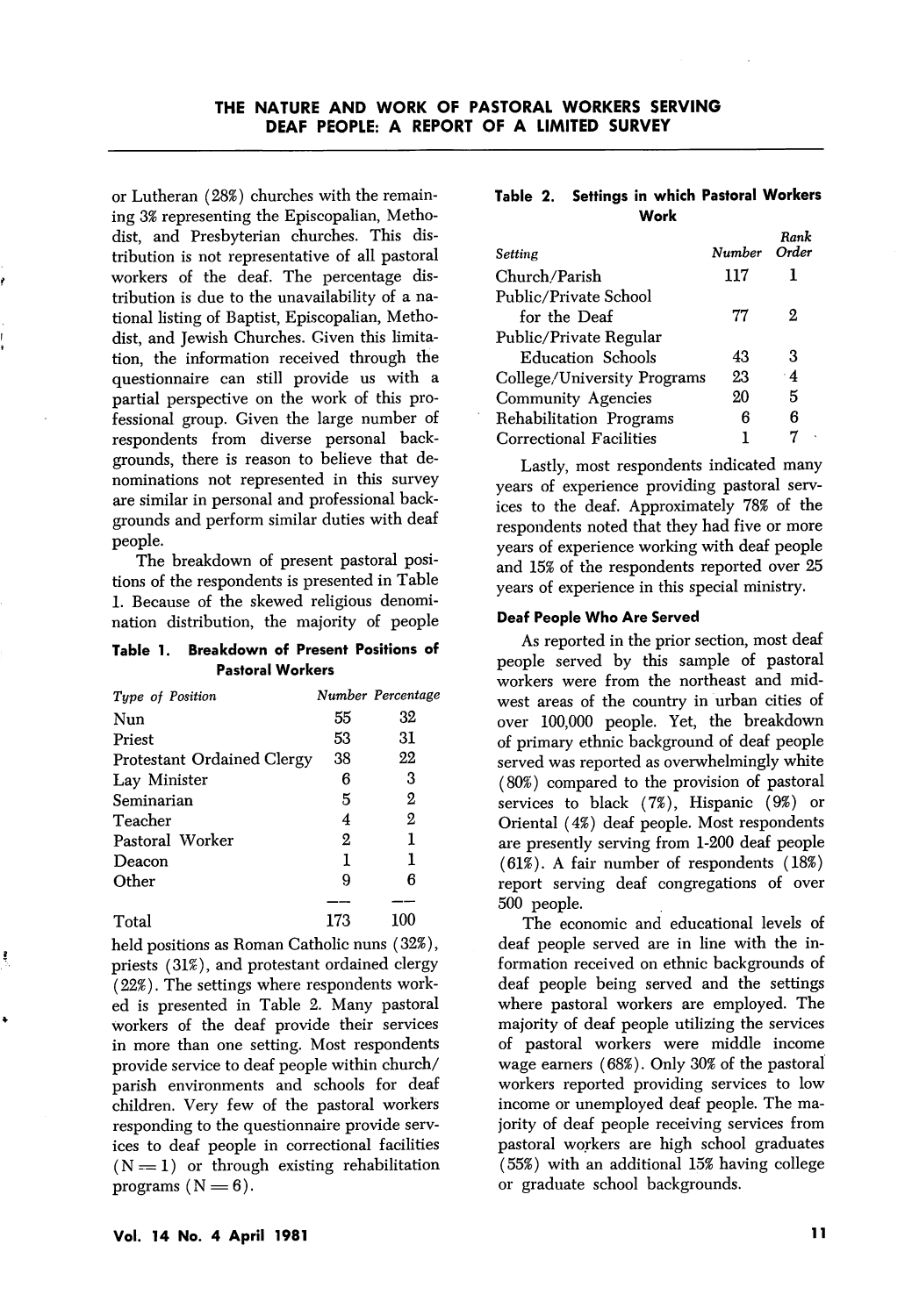## Specialized Training and Functions of Pastoral Workers

One of the major questions asked of the pastoral workers was the formal training they had received in the area of deafness. The authors did not try to identify the nature of this formal training (e.g., undergraduate or graduate courses, workshops, in-service seminars) nor the thoroughness of the train ing. The answers to some of these questions are explored in the following section on reflections and recommendations of respon dents.

The information concerning specific train ing in the area of deafness is presented in Table 3. The three major areas of training received in deafness identified by respon dents were in sign language (68%), psy chology of deafness (65%), and deaf edu cation (61%). Only 45% of the respondents indicated training in the area of counseling deaf people. Further, less than half of the pastoral workers had received training in audiology (40%) and only a small percentage (18%) had any training in the theory and practice of speech therapy. This data is in teresting as one analyzes the specific func tions performed by pastoral workers with deaf people.

## Table 3, Breakdown of Pastoral Workers' Formal Training in Deafness

|                               | Number of Percentage of<br>Respondents Respondents |
|-------------------------------|----------------------------------------------------|
| 118                           | 68                                                 |
| Psychology of Deafness<br>112 | 65                                                 |
| 106                           | 61                                                 |
| 78                            | 45                                                 |
| 70                            | 40                                                 |
| 32                            | 18                                                 |
|                               |                                                    |

The ten activities in which respondents reported being most actively involved with deaf people is presented in Table 4. As one would expect, the major activities performed by pastoral workers involve worship prepara tion (77%) as well as pastoral teaching (62%). Yet, as one looks further, working with a spe cial population such as deaf people appears to diversify the roles and functions of the pastoral workers. The major areas noted by

respondents after worship preparation and teaching are personal counseling (55%), fam ily counseling (31%), marriage counseling (20%), interpreting services (38%), and com munity awareness of the problems of deaf people through deaf awareness programs  $(35\%)$ .

With regard to counseling services, it is interesting to note that less than half of the pastoral workers stated that they have been trained in counseling with deaf individuals, yet a high percentage of these professionals are called upon to provide such service. In terms of interpreting services, a fair number of respondents indicated that they are called upon often to serve as interpreters in a variety of situations not necessarily related to church functions. In like fashion, pastoral workers noted that they participate in deaf aware ness activities within their community. These functions are unique to ministry among deaf people.

## Table 4. Ten Activities in which Pastoral Workers are Most Actively Involved

| Tupe of Activitu                 | N   | Percentage |
|----------------------------------|-----|------------|
| Worship Preparation              | 134 | 77         |
| Teaching (Bible Study).          |     |            |
| CCD, etc.)                       | 108 | 62         |
| Counseling, Personal             | 96  | 55         |
| <b>Church Committee Meetings</b> | 69  | 40         |
| Interpreting                     | 65  | 38         |
| Deaf Awareness Programs          | 60  | 35         |
| Counseling, Family               | 53  | 31         |
| Youth Work                       | 51  | 29         |
| Counseling, Marriage             | 34  | 20         |
| Senior Citizen Programs          | 25  | 14         |
|                                  |     |            |

## Reflections and Training Recommendations of Respondents

In an attempt to gather information con cerning the feelings of respondents about their training for pastoral work with deaf individuals, the authors included a section in the survey for comments and reflections.

The first question asked was: "What type of training have you received in the area of deaf ministry that you have found to be especially valuable to you in your work with deaf individuals?" A very large number of respondents indicated that they had not re